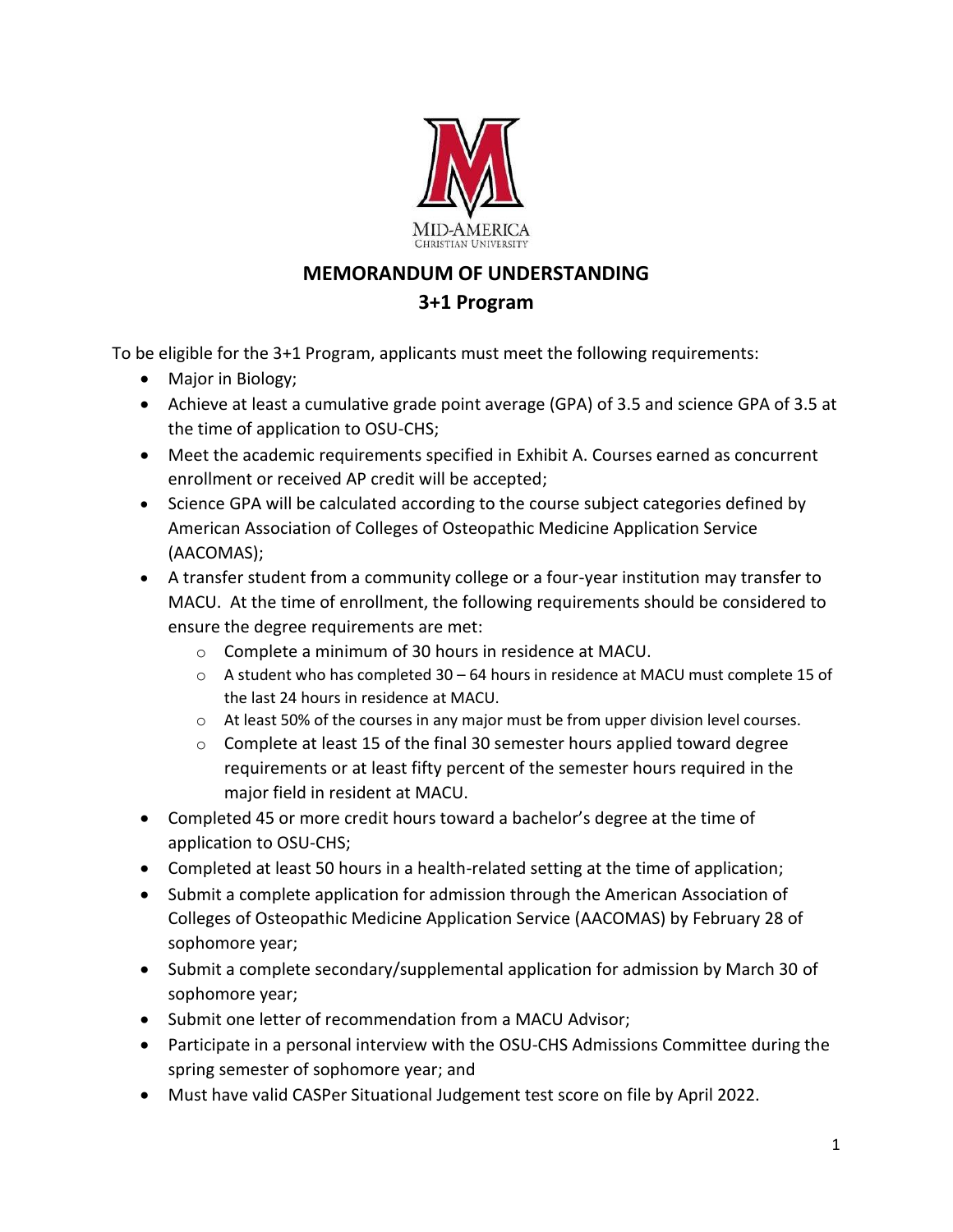Students must meet with their Academic Advisor annually to review the course sequence for the 3+1 Program to ensure all academic requirements for their undergraduate degree as well as the 3+1 Program are met before matriculating to OSU-COM.

Students who meet these requirements will be eligible for the 3+1 Program. Students must check the appropriate box on their secondary/supplemental application to indicate they have met the 3+1 Program requirements. Following an in-person interview, the Chair of the Admissions Committee will notify applicants of the Admissions Committee decision by May 15, 2022. The applicant will either be granted provisional early acceptance into the 3+1 Program or be invited to apply for admission as a traditional applicant in a later application cycle.

Students who are provisionally accepted into the 3+1 Program must fulfill the following requirements to maintain their acceptance:

- Maintain an overall grade point average (GPA) of at least 3.5 and a science GPA of at least 3.5. GPA will be calculated at the time of application and upon completion of their undergraduate degree coursework before the student matriculates to OSU-CHS;
- Submit a qualifying score of at least a 492 on the Medical College Admission Test (MCAT) by April of their junior year.
- Complete all remaining undergraduate coursework required for the approved 3+1 degree plan during their junior year at MACU;
- Request in May of junior year transcripts from MACU indicating that the student has met all academic requirements for the 3+1 Degree Plan as outlined in *Exhibit A*;
- The Chairperson of the Science/Math department or designee will provide documentation indicating the student has met the academic requirements by the end of the student's junior year;
- The Chairperson of the Science/Math department or designee will provide documentation stating any student violations or conduct issues on the student's record in May of their junior year; and
- OSU-COM may revoke admissions to the 3+1 Program to any student with student violations or conduct issues.

After completing the first year of medical school at OSU-CHS and before enrolling in courses for the second year of medical school, 3+1 Program students must:

• Apply for graduation to Mid-American Christian University by April 1 to be included in the spring commencement ceremony. Students will not officially graduate in May until the degree is conferred in the summer, but they can participate in the ceremony.

## *Exhibit A: Academic Requirements*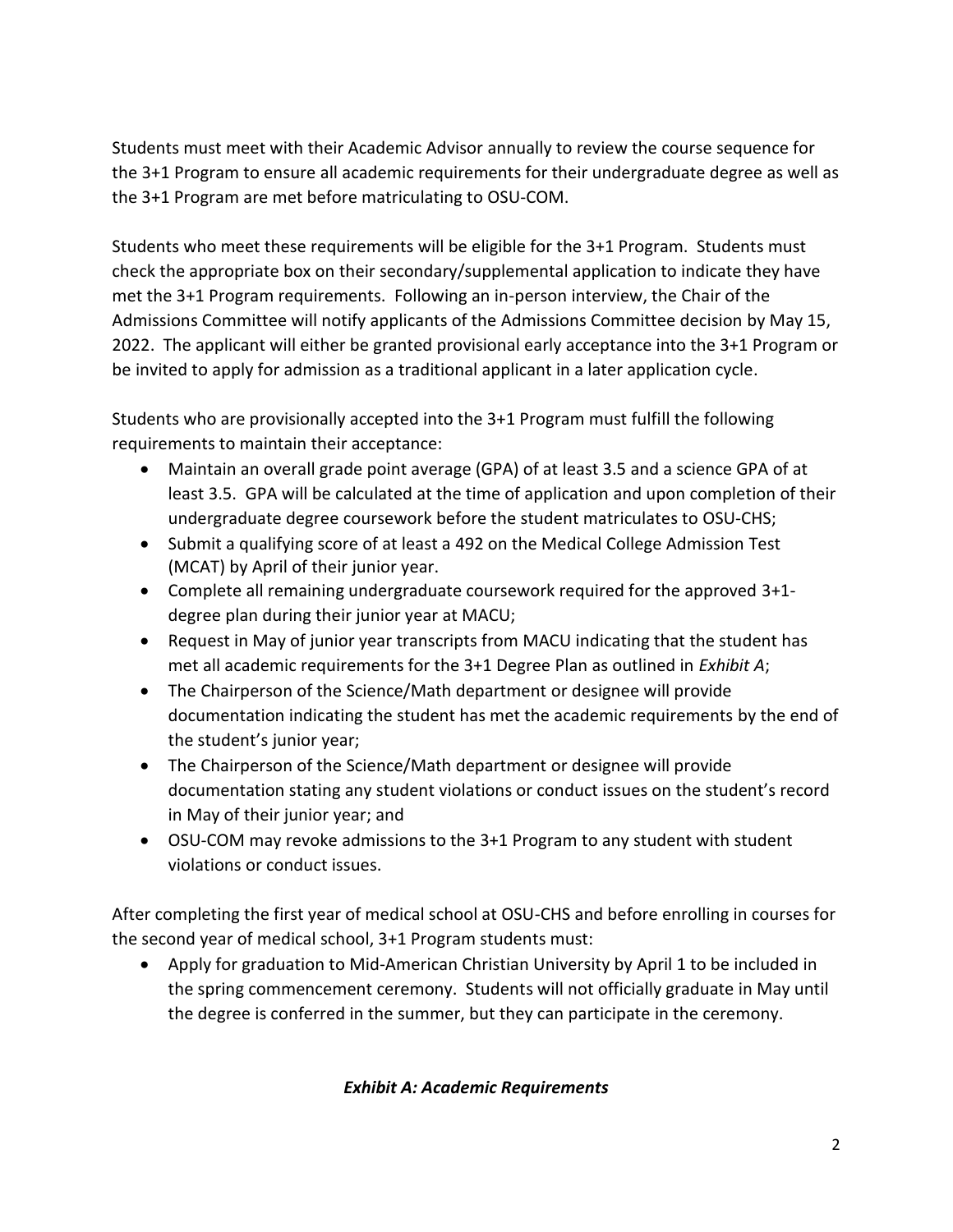To qualify for the 3+1 Program, Oklahoma State University - Center for Health Sciences (OSU-CHS) and Mid-American Christian University agree that applicants must complete the following academic requirements for program consideration:

| <b>Biology</b>        |                                   |                        |                                        |  |
|-----------------------|-----------------------------------|------------------------|----------------------------------------|--|
| Freshmen Year***      |                                   |                        |                                        |  |
|                       | <b>Fall Semester</b>              |                        | <b>Spring Semester</b>                 |  |
| <b>BIOL 1214</b>      | Biology I for majors (with lab) * | <b>BINT 1223</b>       | Introduction to the Bible              |  |
| <b>ENGL 1103</b>      | English Composition I*            | <b>BIOL 1314</b>       | Biology II for majors (with lab) *     |  |
|                       |                                   |                        | <b>Fundamentals of Public Speaking</b> |  |
| <b>MATH 1513</b>      | College Algebra (or higher math)  | <b>COMM 1103</b>       |                                        |  |
| <b>POLS 1103</b>      | <b>National Government</b>        | <b>ENGL 1203</b>       | English Composition II*                |  |
| <b>UNIV 1121</b>      | First Year Evangel                | <b>MATH 3703</b>       | <b>Introduction to Statistics</b>      |  |
| 14 Hours              |                                   |                        | 16 Hours                               |  |
| <b>Sophomore Year</b> |                                   |                        |                                        |  |
|                       | <b>Fall Semester</b>              |                        | <b>Spring Semester</b>                 |  |
| <b>BIOL 2114</b>      | General Zoology (with lab)        | <b>BIOL 2214</b>       | General Botany (with lab)              |  |
| <b>BIOL 3114</b>      | Human Anatomy (with lab)          | <b>BIOL 3214</b>       | Human Physiology (with lab)            |  |
| <b>CHEM 1105</b>      | General Chemistry I (with lab) *  | <b>CHEM 1205</b>       | General Chemistry II (with lab) *      |  |
| <b>MATH 2114</b>      | Calculus I & Analytic Geometry    | <b>PHYS 2104</b>       | Physics I (with lab) *                 |  |
|                       |                                   |                        |                                        |  |
| 17 Hours              |                                   |                        | 17 Hours                               |  |
|                       | Summer **                         |                        |                                        |  |
| <b>BIOL XXXX</b>      | Course Slot Open (as needed)      |                        |                                        |  |
| PSYC/ENGL             | Course Slot Open (as needed)      |                        |                                        |  |
| 7 Hours               |                                   |                        |                                        |  |
| <b>Junior Year</b>    |                                   |                        |                                        |  |
| <b>Fall Semester</b>  |                                   | <b>Spring Semester</b> |                                        |  |
| <b>CHEM 3103</b>      | Organic Chemistry I*              | <b>BIOL 3363</b>       | Evolution                              |  |
| <b>CHEM 3102</b>      | Organic Chemistry I Laboratory*   | <b>BIOL 4213</b>       | <b>History of Science</b>              |  |
| <b>HIST 2103 or</b>   |                                   |                        |                                        |  |
| 2203                  | American History I or II          | <b>BIOL 4314</b>       | Embryology (with lab)                  |  |
| <b>PHYS 2204</b>      | Physics II (with lab)*            |                        |                                        |  |
|                       |                                   | <b>BIOL 4501</b>       | <b>Biology Research</b>                |  |
| <b>THEO 3733</b>      | Life and Ministry of Jesus        | <b>CHEM 3203</b>       | Organic Chemistry II*                  |  |
|                       |                                   | <b>CHEM 3202</b>       | Organic Chemistry II Laboratory*       |  |
| 15 Hours              |                                   | 16 Hours               |                                        |  |

**\* Prerequisites courses required for the 3+1 OSU-CHS program.**

\***\*Summer between Sophomore or Junior year is set aside for student hardship. This will give a student an opportunity to catch up due to unforeseen circumstances, or opportunity to fulfill graduation requirements.**

**\*\*\*Rationale for Freshman Year: The School of Science/Math believes that a less "loaded" first year will reassure incoming freshman as they become acclimated to college life, thus increasing retention.**  Notes on the Mid-America Christian University Core Curriculum